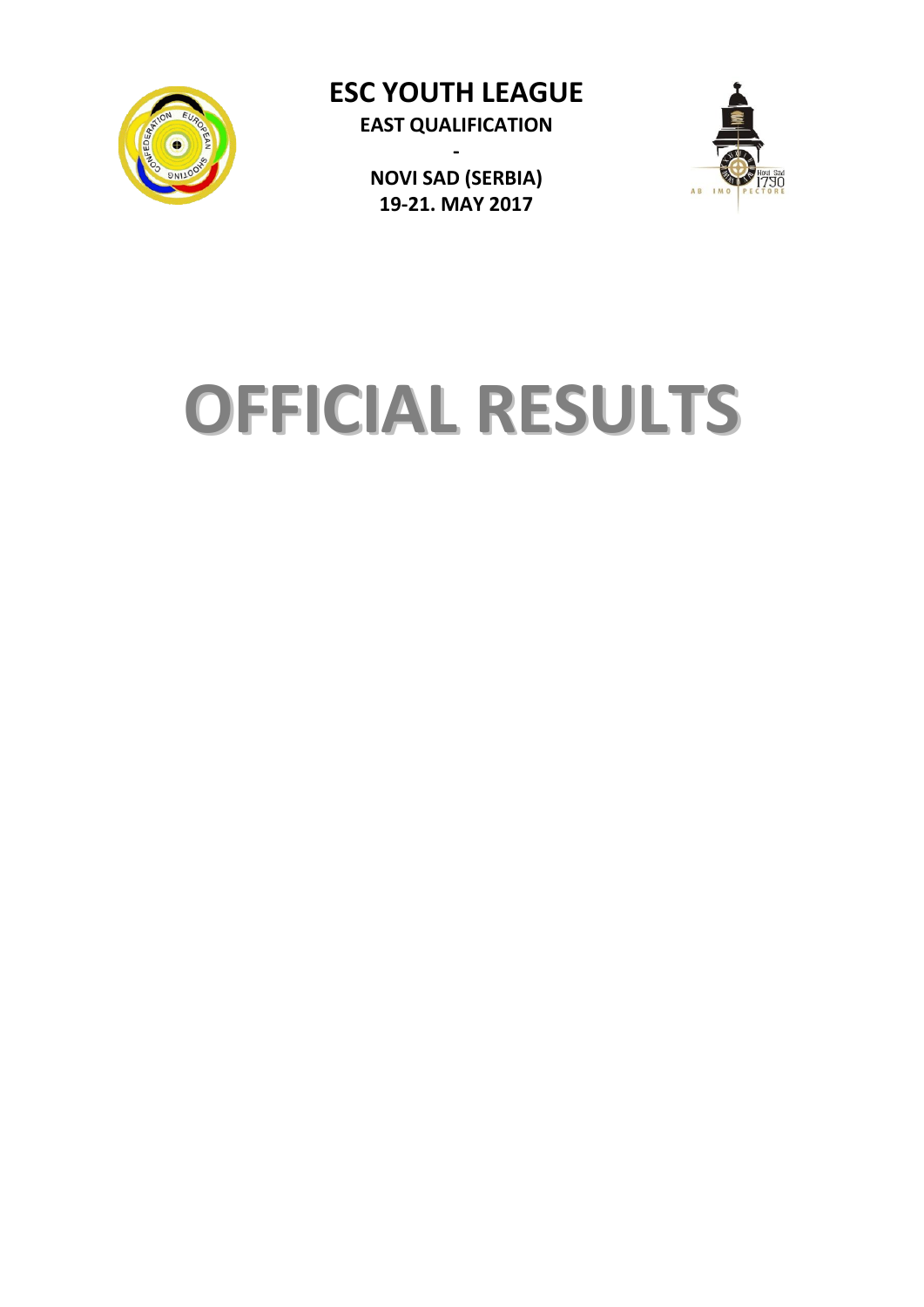

# **ESC YOUTH LEAGUE EAST QUALIFICATION**

**NOVI SAD (SERBIA) 19-21. MAY 2017**

**-**



# **COMPETITION OFFICIALS**

## **COMPETITION DIRECTOR**

Dragan MARKOVIĆ

#### **TECHNICAL DELEGATE**

Goran MARTINOVIĆ ISSF A CRO

#### **COMPETITION JURY**

| Goran MARTINOVIĆ ISSF A CRO |            |  |
|-----------------------------|------------|--|
| Nikola MARIĆ                | ISSE A SRB |  |
| Aranka BINDER               | ISSE B SRB |  |

#### **RTS JURY**

| Nikola MARIĆ    | ISSE A SRB        |  |
|-----------------|-------------------|--|
| Petar PODRAŠČIĆ | ISSE A SRB        |  |
| Ivan DEVIĆ      | <b>ISSE B SRB</b> |  |

#### **CHIEF RANGE OFFICER**

| Miodrag FRIČ<br><b>ISSF B SRB</b> |  |  |
|-----------------------------------|--|--|
|-----------------------------------|--|--|

#### **RANGE OFFICERS**

| Ivan DEVIĆ    | <b>ISSF B SRB</b> |  |
|---------------|-------------------|--|
| Aranka BINDER | <b>ISSE B SRB</b> |  |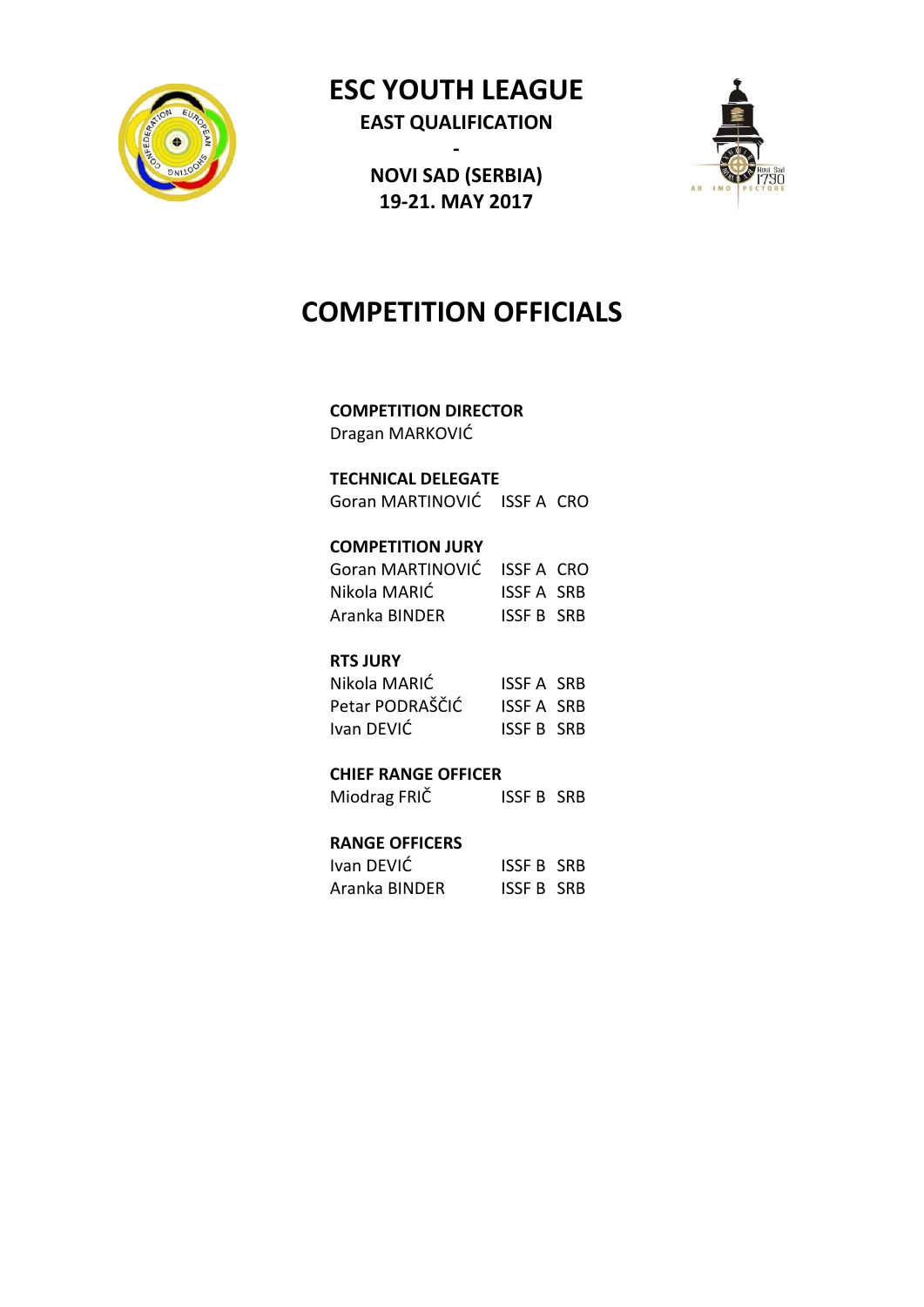



#### **Qualified to final:**

| <b>PISTOL</b> | 1. R     |  |
|---------------|----------|--|
|               | <b>.</b> |  |

| <b>PISTOL</b> | 1. Russia  | RIFLE 1. Russia |
|---------------|------------|-----------------|
|               | 2. Ukraine | 2. Serbia       |

#### **RIFLE:**

| Teams:                 | Winners | Winners total | Match points | Total: | Ranking |
|------------------------|---------|---------------|--------------|--------|---------|
| T <sub>4</sub> Russia  | 1,1,1   |               | 20,12,17     | 49     |         |
| T3 Serbia              | 1,1,0   |               | 18,16,7      | 41     |         |
| T <sub>2</sub> Croatia | 0, 0, 1 |               | 4,8,12       | 24     |         |
| T <sub>1</sub> Ukraine | 0, 0, 0 |               | 6,12,12      | 30     |         |

#### **PISTOL:**

| Teams:                 | Winners | Winners total | Match points | Total: | Ranking |
|------------------------|---------|---------------|--------------|--------|---------|
| T <sub>4</sub> Russia  | 1,1,1   |               | 24,18,15     | 57     |         |
| T3 Ukraine             | 0,1,0   |               | 10,15,9      | 34     |         |
| T <sub>1</sub> Serbia  | 1,0,0   |               | 14,6,10      | 30     |         |
| T <sub>2</sub> Croatia | 0, 0, 1 |               | 0,9,14       | 23     |         |

# **T1-T3 6:18 T1-T3 14:10 T2-T4 4:20 T2-T4 0:24 T1-T4 12:12 T1-T4 6:18 T2-T3 8:16 T2-T3 9:15 T1-T2 12:12 T1-T2 10:14**

#### **RIFLE PISTOL**

| T1-T3 | 6:18  | $T1-T3$ | 14:10 |  |
|-------|-------|---------|-------|--|
| T2-T4 | 4:20  | $T2-T4$ | 0:24  |  |
| T1-T4 | 12:12 | $T1-T4$ | 6:18  |  |
| T2-T3 | 8:16  | $T2-T3$ | 9:15  |  |
| T1-T2 | 12:12 | T1-T2   | 10:14 |  |
| T3-T4 | 7:17  | T3-T4   | 9:15  |  |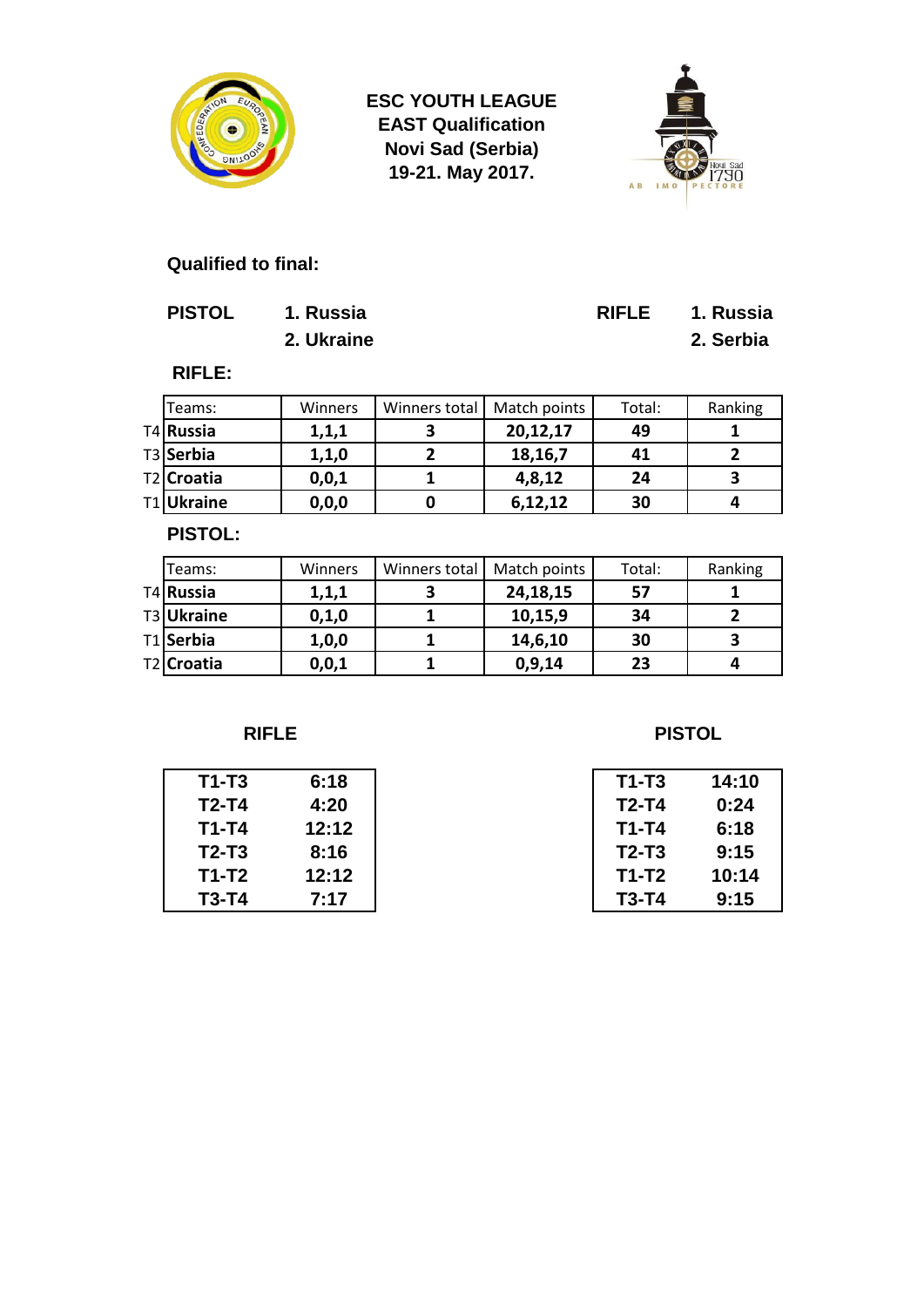



20.05.2017

|                                          | FP                    | <b>Name</b>                 | $\overline{S1}$<br>S <sub>2</sub> | $\overline{\mathsf{S3}}$ | S <sub>4</sub> | Shootoff Point |                              | <b>Point</b>            | Shootoff              | S <sub>4</sub>           | S3              | S <sub>2</sub>     | S <sub>1</sub>  | <b>Name</b>                   | FP               |
|------------------------------------------|-----------------------|-----------------------------|-----------------------------------|--------------------------|----------------|----------------|------------------------------|-------------------------|-----------------------|--------------------------|-----------------|--------------------|-----------------|-------------------------------|------------------|
|                                          | $\overline{2}$        | <b>KOVAL</b>                | 103.2<br>103,1                    | 104.2                    | 104,0          |                |                              |                         |                       | 99.9                     | 101,6           | $\overline{103,5}$ |                 | $103,3$ MALIC                 | $\mathbf{3}$     |
|                                          |                       | Vladyslava                  | I۵                                | 2                        | 2              |                | 4                            | 4                       |                       | l0.                      |                 |                    | $\mathcal{P}$   | Marija                        |                  |
|                                          |                       | <b>KOZIUK</b>               | 105,3<br>$\overline{101,4}$       | 102,1                    | 102,1          |                |                              |                         |                       | 104.2                    | 104,1           | 103,9              |                 | 102,4 ZAVISIC                 | $5\overline{)}$  |
|                                          |                       | Kyryll                      | 2                                 |                          |                |                | $\overline{2}$               | $6\phantom{a}$          |                       |                          |                 |                    |                 | Marija                        |                  |
| Start: 10:00                             |                       | <b>PAKLIKOVSKA</b>          | 102,6<br>101,2                    | 100,4                    | 101,5          |                |                              |                         |                       | 103,3                    | 102,3           | 101,3              |                 | 104,6 SAVIC                   | $\overline{7}$   |
|                                          |                       | Sofiia                      | 10                                | 0                        | 10             |                | $\bf{0}$                     | 8                       |                       |                          | $\overline{2}$  | 2                  |                 | Djordje                       |                  |
| $\mathbf{I}$<br>$\overline{\phantom{0}}$ |                       | <b>T1 Ukraine</b>           |                                   |                          |                | $\mathbf{0}$   | $6\phantom{1}$               | 18                      |                       |                          |                 |                    |                 | <b>T3 Serbia</b>              |                  |
| - MATCH                                  | FP                    | <b>Name</b>                 | S <sub>1</sub><br>S <sub>2</sub>  | S3                       | S <sub>4</sub> | Shootoff       | <b>Point</b>                 | <b>Point</b>            | Shootoff              | S <sub>4</sub>           | S3              | S <sub>2</sub>     | $\overline{S1}$ | <b>Name</b>                   | IFP              |
|                                          | $\mathsf{\mathsf{R}}$ | <b>URBAS</b>                | 102,8<br>102,4                    | 102,6                    | 102,6          |                |                              |                         |                       | 103,8                    | 103,8           | 104,7              |                 | 102,2 KHARKOVA                | 9                |
|                                          |                       | Amadea                      | I٥                                | I۵                       | I٥             |                | $\overline{2}$               | $6\phantom{a}$          |                       | $\overline{\phantom{a}}$ | $\mathfrak{p}$  | $\overline{2}$     | I٥              | Tatiana                       |                  |
|                                          | 10                    | <b>STRBENAC</b>             | 102,0<br>100,9                    | 100,7                    | 101,6          |                |                              |                         |                       | 104.1                    | 103,9           | 101,9              |                 | 103,0 GONCHARENKO             | 11               |
| <b>RIFLE</b>                             |                       | Luka                        | 12                                | I۵                       | I۵             |                | $\overline{2}$               | $6\phantom{a}$          |                       |                          | 2               |                    | 2               | Denis                         |                  |
|                                          | 12                    | <b>SIKAVICA</b>             | 101,3<br>101,5                    | 100,2                    | 103,7          |                |                              |                         |                       | 104,6                    | 104,6           | 102,7              |                 | 101,8 SHAMAKOV                | 13               |
|                                          |                       | Josip                       | $\overline{0}$                    | l0                       | I٥             |                | $\overline{\mathbf{0}}$      | $\overline{\mathbf{8}}$ |                       | $\overline{2}$           | 12              | C                  | 12.             | Grigoriy                      |                  |
|                                          |                       | <b>T2 Croatia</b>           |                                   |                          |                | 0              | 4                            | 20                      |                       |                          |                 |                    |                 | <b>T4 Russia</b>              |                  |
|                                          |                       |                             |                                   |                          |                |                |                              |                         |                       |                          |                 |                    |                 |                               |                  |
|                                          | FP                    | <b>Name</b>                 | S <sub>2</sub><br>S1              | S3                       | S <sub>4</sub> | Shootoff       | <b>Point</b>                 | <b>Point</b>            | <b>I</b> Shootoff     | S <sub>4</sub>           | S3              | S2                 | S1              | Name                          | $\mathsf{IFP}^-$ |
|                                          |                       | <b>MARICKI</b>              | $\overline{87}$                   | 89<br>93                 | 95             |                |                              |                         |                       | 94                       | 94              | 94                 |                 | 90 SOLOVEI                    |                  |
|                                          | 18                    | Katarina                    | 10                                | I٥                       | l2             |                | $\overline{2}$               | $\overline{6}$          |                       | O.                       | l2              | $\overline{2}$     | $\overline{2}$  | <b>Ihor</b>                   | 19               |
|                                          |                       | <b>ADAMOVIC</b>             | 93                                | 92<br>92                 | 90             |                |                              |                         |                       | 86                       | $\overline{97}$ | 90                 |                 | 92 KOLESNYK                   |                  |
|                                          | 20                    | Petar                       | $\overline{2}$                    | I۵                       | 12             |                | $6\phantom{1}$               | $\overline{2}$          |                       | l0                       | 12              | I۵                 | I0              | Yurii                         | 21               |
|                                          |                       | <b>TODOROVIC</b>            | 88                                | 92<br>90                 | 94             |                |                              |                         |                       | 82                       | 87              | 87                 |                 | 92 KOLODIAZHNA                |                  |
| Start: 10:00                             |                       | Jelena                      | $\overline{2}$                    | $\mathcal{P}$            | 2              |                | $6\phantom{a}$               | $\overline{2}$          |                       | I0                       | 10              | I0                 | l2              | Anastasiia                    | 23               |
| $\mathbf{I}$<br>$\overline{\phantom{0}}$ |                       | <b>T1 Serbia</b>            |                                   |                          |                |                | 14                           | 10                      | $\mathbf{0}$          |                          |                 |                    |                 | <b>T3 Ukraine</b>             |                  |
|                                          | FP                    | Name                        | S <sub>2</sub><br>S <sub>1</sub>  | S3                       | S <sub>4</sub> | Shootoff       | <b>Point</b>                 |                         | <b>Point Shootoff</b> | S <sub>4</sub>           | S3              | S <sub>2</sub>     | S <sub>1</sub>  | <b>Name</b>                   | $\mathsf{FP}$    |
|                                          |                       | <b>JOZIC</b>                | 89                                | 90<br>$\overline{91}$    | 86             |                |                              |                         |                       | $\overline{97}$          | 94              | 95                 |                 | 93 KONDRASHIN                 |                  |
| - MATCH                                  | 24                    | Martin                      | 10                                | I0                       | I٥             |                | $\mathbf{0}$                 | 8                       |                       | $\overline{2}$           | 2               | $\overline{2}$     | 12              | Aleksandr                     | 25               |
|                                          |                       | <b>STRBAC</b>               | 90                                | 89<br>91                 | 92             |                |                              |                         |                       | 93                       | 93              | 93                 |                 | 93 GARBUZ                     |                  |
|                                          | 26                    | Marijana Matea              | 10<br>0                           | I٥                       | I0             |                | $\mathbf{0}$                 | 8                       |                       | $\overline{2}$           | 2               | 2                  | I2              | Vladislav                     | 27               |
| PISTOL                                   |                       | <b>SVETINA</b>              | 88                                | 83<br>85                 | 81             |                |                              |                         |                       | 96                       | 94              | 92                 |                 | 92 CHIKANOVA                  |                  |
|                                          | 28                    | Josipa<br><b>T2 Croatia</b> | l0                                | I0                       | I0             | $\mathbf{0}$   | $\mathbf{0}$<br>$\mathbf{0}$ | 8<br>24                 | 1                     | $\overline{2}$           | $\overline{2}$  | $\mathcal{P}$      | l2              | Ekaterina<br><b>T4 Russia</b> | 29               |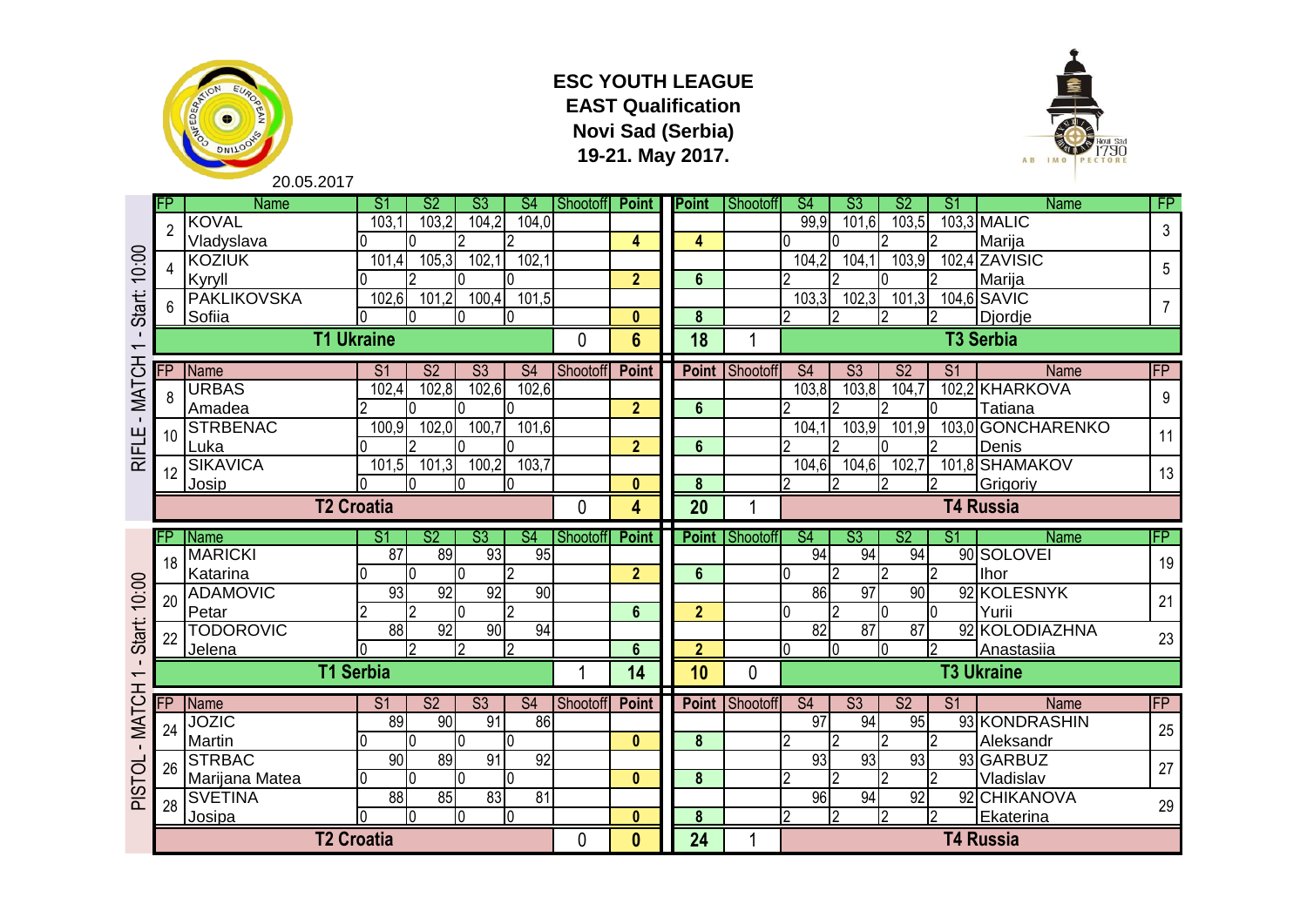



20.05.2017

|                        | <b>FP</b>      | <b>Name</b>                 | $\overline{S1}$<br>$\overline{\mathsf{S2}}$ | $\overline{\mathsf{S3}}$ | S <sub>4</sub> | Shootoff Point |                         | <b>Point</b>    | Shootoff              | S <sub>4</sub> | S3             | S <sub>2</sub> | S <sub>1</sub> | <b>Name</b>                     | FP             |
|------------------------|----------------|-----------------------------|---------------------------------------------|--------------------------|----------------|----------------|-------------------------|-----------------|-----------------------|----------------|----------------|----------------|----------------|---------------------------------|----------------|
|                        | $\overline{2}$ | <b>KOVAL</b>                | 101,4<br>103.1                              | 104,8                    | 102,4          | 9.6            |                         |                 | 10.1                  | 104,5          | 100,7          | 103,2          |                | 102,5 BOLOTKOVA                 | 3 <sup>1</sup> |
|                        |                | Vladyslava                  | ი                                           | 2                        | 10             | 10.            | $\overline{2}$          | $6\phantom{1}$  |                       | 2              | 0              |                | 2              | Polina                          |                |
| 12:30                  | 4              | <b>KOZIUK</b>               | 103,1<br>100,5                              | 103,9                    | 104,2          | 10,7           |                         |                 | 10,3                  | 103,8          | 105,2          | 104,8          |                | 103,8 KHARKOVA                  | 5              |
|                        |                | Kyryll                      |                                             |                          |                |                | $\overline{2}$          | $6\overline{6}$ | $\overline{0}$        |                |                |                |                | Tatiana                         |                |
| <b>Start:</b>          |                | <b>PAKLIKOVSKA</b>          | 102,4<br>103,5                              | 102,2                    | 101,8          | 9,6            |                         |                 | 10,4                  | 100,5          | 100.0          | 102,8          |                | 101,8 VASILYEV                  | 7 <sup>7</sup> |
|                        |                | Sofiia                      |                                             |                          |                | 10             | $\overline{\mathbf{8}}$ | 0               |                       |                | $\Omega$       | Ю              |                | Alexander                       |                |
| $\mathbf{I}$<br>$\sim$ |                | <b>T1 Ukraine</b>           |                                             |                          |                | $\theta$       | 12                      | 12              |                       |                |                |                |                | <b>T4 Russia</b>                |                |
| - MATCH                | FP             | <b>Name</b>                 | S <sub>1</sub><br>S <sub>2</sub>            | S3                       | S <sub>4</sub> | Shootoff       | <b>Point</b>            | <b>Point</b>    | Shootoff              | S <sub>4</sub> | S3             | S <sub>2</sub> | S <sub>1</sub> | <b>Name</b>                     | FP             |
|                        | 8              | <b>URBAS</b>                | 101,9<br>103,0                              | 103,6                    | 103,5          |                |                         |                 |                       | 102,9          | 104,9          | 102,5          |                | 102,8 ZAVISIC                   | 9              |
|                        |                | Amadea                      | 0                                           | 0                        | $\overline{2}$ |                | 4                       | 4               |                       | IО             | 2              | I٥             |                | Marija                          |                |
|                        | 10             | <b>STRBENAC</b>             | 102,0<br>100,9                              | 102,2                    | 100,1          |                |                         |                 |                       | 101.1          | 104,8          | 104,5          |                | 102,8 KOLAREVIC                 | 11             |
| <b>RIFLE</b>           |                | Luka                        | ი                                           | N                        | I۵             |                | $\mathbf{0}$            | 8               |                       | 2              | 2              | 2              | 2              | Marija                          |                |
|                        | 12             | <b>HERCEG</b>               | 102,3<br>101,0                              | 101,1                    | 102,4          |                |                         |                 |                       | 101,9          | 105,4          | 104,1          |                | 101,5 SAVIC                     | 13             |
|                        |                | Estera                      |                                             |                          |                |                | 4                       | 4               |                       | 0              |                |                |                | Djordje                         |                |
|                        |                | <b>T2 Croatia</b>           |                                             |                          |                | 0              | 8                       | 16              |                       |                |                |                |                | <b>T3 Serbia</b>                |                |
|                        |                |                             |                                             |                          |                |                |                         |                 |                       |                |                |                |                |                                 |                |
|                        | FP             | Name                        | S <sub>2</sub><br><sup>S1</sup>             | S3                       | S <sub>4</sub> | Shootoff       | <b>Point</b>            | <b>Point</b>    | Shootoff              | S <sub>4</sub> | S <sub>3</sub> | S <sub>2</sub> | S <sub>1</sub> | Name                            | FP             |
|                        |                | <b>ADAMOVIC</b>             | -91                                         | 93<br>93                 | 89             |                |                         |                 |                       | 94             | 94             | 97             |                | 93 KONDRASHIN                   |                |
|                        | 18             | Petar                       | 0                                           | 0                        | 10             |                | $\mathbf{0}$            | 8               |                       | 2              | $\overline{2}$ | 12             | I2             | Aleksandr                       | 19             |
|                        |                | <b>TODOROVIC</b>            | 93                                          | 90<br>-91                | 93             |                |                         |                 |                       | 96             | 90             | 92             |                | 92 KOLODA                       |                |
|                        | 20             | Jelena                      | I٥                                          |                          | 10             |                | $\overline{3}$          | 5 <sup>5</sup>  |                       | 2              |                | 12             | ю              | Nadezhda                        | 21             |
|                        |                | <b>TODOROVIC</b>            | 93                                          | 92<br>90                 | 85             |                |                         |                 |                       | 89             | 92             | 95             |                | 92 BITIUKOV                     |                |
| Start: 12:30           |                | Stefan                      | IО                                          |                          | 10             |                | $\overline{\mathbf{3}}$ | 5               |                       |                |                | 12             | 10.            | Aleksandr                       | 23             |
| $\sim$                 |                | <b>T1 Serbia</b>            |                                             |                          |                | 0              | $6\phantom{1}$          | 18              |                       |                |                |                |                | <b>T4 Russia</b>                |                |
|                        | FP             | Name                        | S <sub>1</sub><br>S <sub>2</sub>            | S3                       | S <sub>4</sub> | Shootoff       | <b>Point</b>            |                 | <b>Point Shootoff</b> | S <sub>4</sub> | S3             | S <sub>2</sub> | S <sub>1</sub> | <b>Name</b>                     | $\mathsf{FP}$  |
|                        |                | <b>JOZIC</b>                | 86                                          | 87<br>87                 | -91            |                |                         |                 |                       | 96             | 95             | 87             |                | 94 SOLOVEI                      |                |
| -MATCH                 | 24             | Martin                      | 0                                           |                          | 10             |                | $\mathbf{1}$            | $\overline{7}$  |                       | 2              | 2              |                |                | <b>Ihor</b>                     | 25             |
|                        | 26             | <b>STRBAC</b>               | 95                                          | 91<br>93                 | 92             |                |                         |                 |                       | 93             | 90             | 91             |                | 91 KOLESNYK                     |                |
|                        |                | Marijana Matea              |                                             | 2                        | IО             |                | $\overline{5}$          | $\overline{3}$  |                       | 2              | l0             |                | 10             | Yurii                           | 27             |
| PISTOL                 | 28             | <b>SVETINA</b>              | 87                                          | 89<br>85                 | 83             |                |                         |                 |                       | 92             | 88             | 85             |                | 90 KOLODIAZHNA                  | 29             |
|                        |                | Josipa<br><b>T2 Croatia</b> |                                             | 2                        | ТO             | 0              | $\overline{3}$<br>9     | 5<br>15         |                       |                | I0             |                |                | Anastasiia<br><b>T3 Ukraine</b> |                |